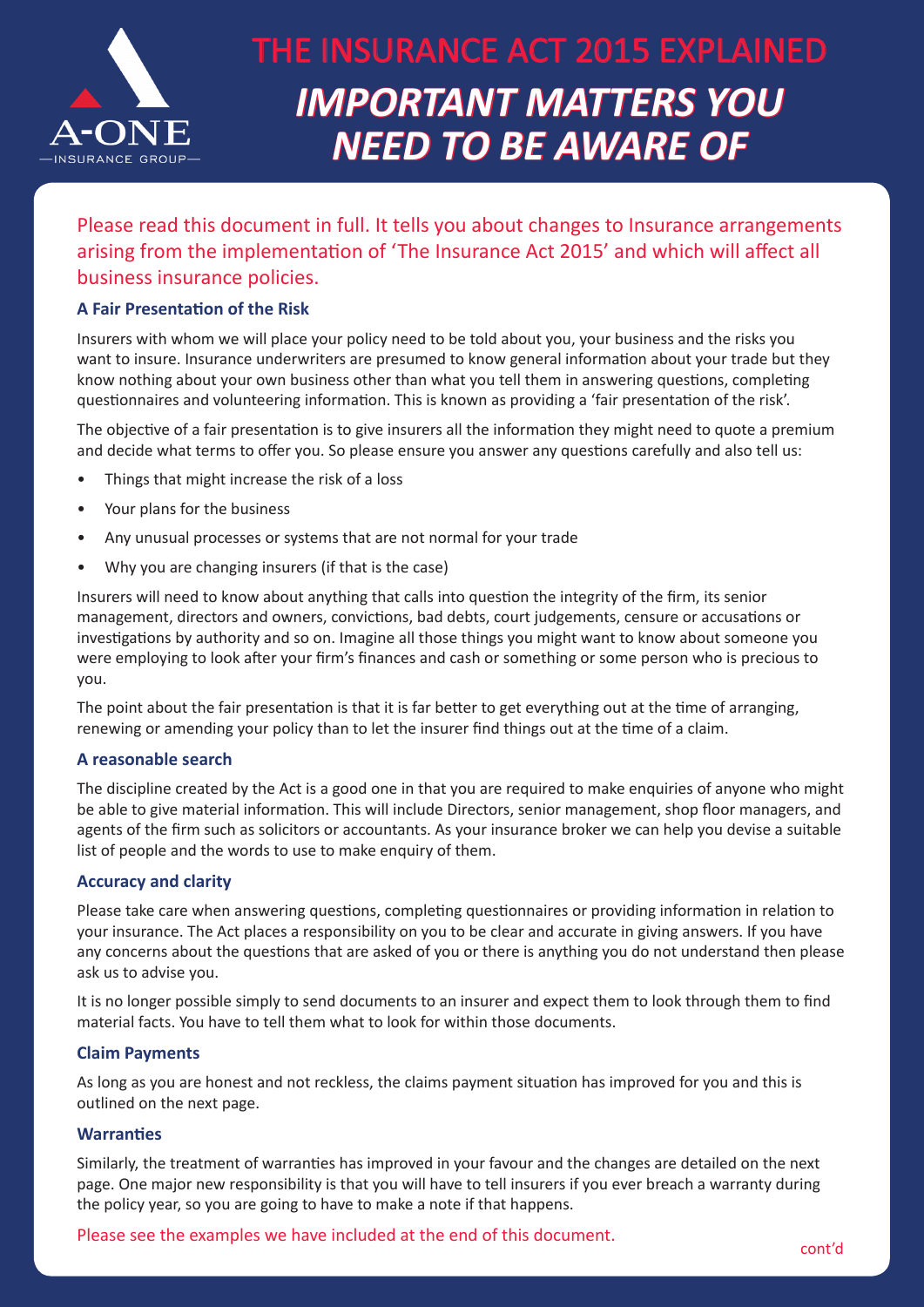

#### **Claims Remedies**

As long as you are honest and not reckless (not caring) in helping the insurer understand the risk they are covering, then the Act provides you with what should be fairer treatment if your presentation is not fair. However, if you have been fraudulent or reckless in your presentation then the insurer may have a right to avoid the policy from inception, pay no claims and keep the premiums.

The insurer will look at the risk at the time of a claim and if you have not made a fair presentation and in the absence of dishonesty or recklessness, they will have three options:

- 1. To suggest that they would have charged more premium and reduce your claim proportionately
- 2. To suggest that they would have written the policy but on different terms, in which case they can rewrite the policy from inception and apply those terms
- 3. To suggest that they would not have insured you at all and avoid the policy from inception and give you back your premiums.

IT IS IMPORTANT TO GET THE PRESENTATION RIGHT FROM THE OUTSET, EVEN IF IT TAKES MORE TIME AND A GREATER LEVEL OF ENQUIRY THAN PREVIOUSLY.

INSURERS CAN APPLY THESE REMEDIES EVEN IF THE NON-DISCLOSURE OR MISREPRESENTATION HAS NOTHING TO DO WITH THE LOSS.

ALWAYS REFER THE MATTER TO US IF THE INSURER SUGGESTS THAT THEY MIGHT NOT PAY YOUR CLAIM IN FULL.

Please see the examples we have included at the end of this document.

#### **Warranties and Conditions**

A warranty or condition precedent to liability has to be complied with literally or the insurer might have the right to cancel the policy from the date of the breach and not pay any claims.

Some warranties must be complied with at all times and others you must be complying with at the time of a loss. We will advise you which is which.

An insurer may only take action on a breach of warranty if the breach was causative of a loss.

If a breach of warranty is partially causative, then the insurer might reduce a claim rather than not pay it at all.

In the past an insurer could refuse to pay a claim if you breached a warranty at any time and even if the breach had nothing to do with the loss.

Because the insurer has lost that rather strict right, it is likely to be material to the underwriter if you have failed to comply with any warranty as required.

WE THEREFORE THINK IT IS IMPORTANT THAT YOU DEVELOP A SYSTEM OF MAKING A NOTE IF A WARRANTY IS EVER BREACHED DURING THE YEAR.

Please see the examples we have included at the end of this document.

#### **Contracting Out**

It is possible for insurers to "contract out" of the new Act. As your insurance broker we will advise you if this applies to you and if so how this might affect your insurance arrangements.

When an insurer contracts out of the act, they are required to highlight any disadvantageous terms which might apply in these circumstances.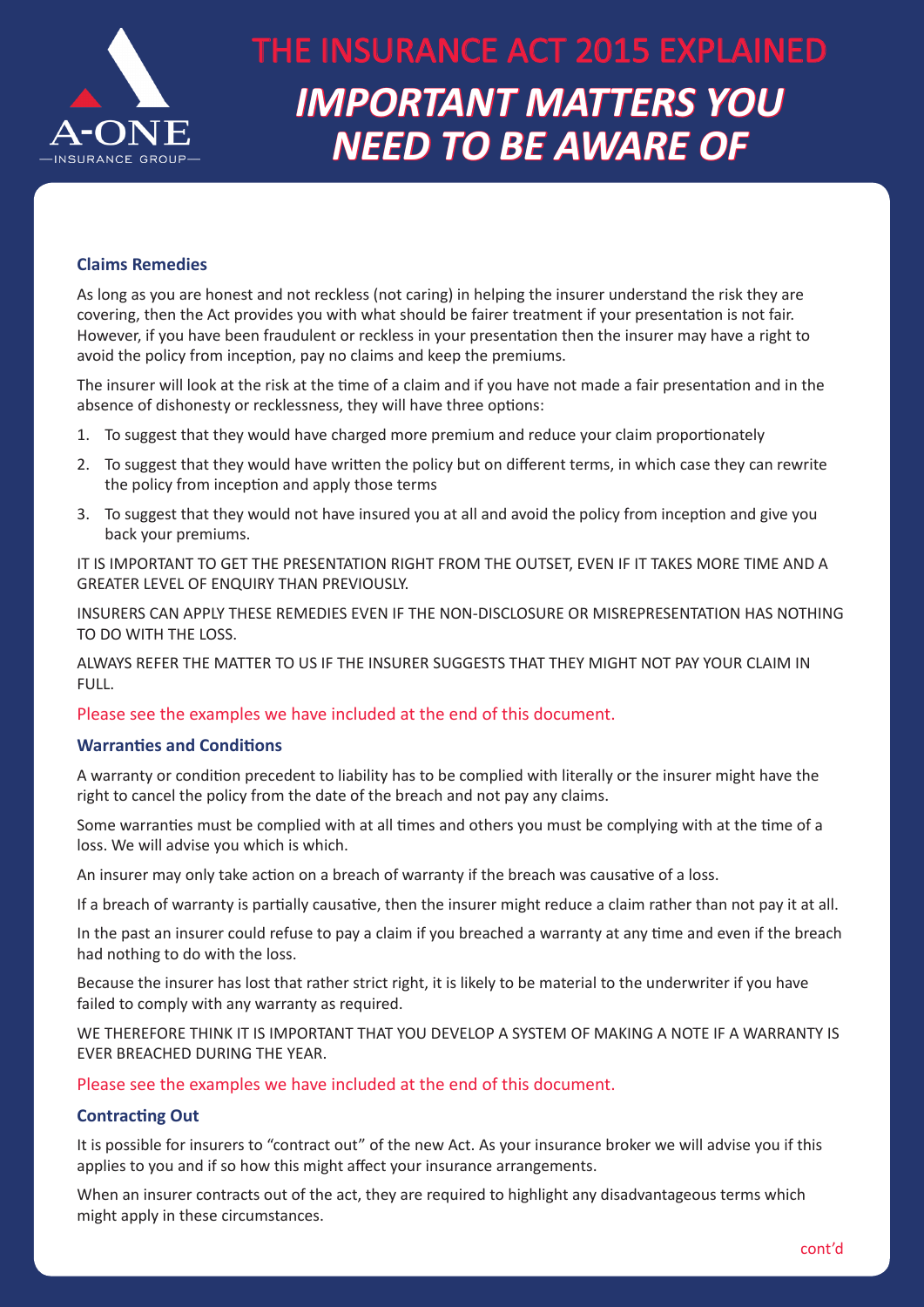

### **SOME EXAMPLES YOU SHOULD READ:**

These are only examples and not every insurer will react in the way described.

#### **Proportionate Remedies**

1) You innocently forget to tell the insurer that you had two fire claims in the last five years with another insurer, not just one claim.

**The insurer in this case is not too concerned as they were small losses but imposes a £5000 excess from inception. Your claim is reduced by £5000.** 

2) You fail to tell the insurer that a director of the firm has had two County Court Judgements for unpaid debts to the Council and Electricity Board in the previous 12 months.

**The insurer has a rating manual that shows they would have loaded your premium by 25% if they had known this information and the claim is reduced by 20%. (Claim divided by 1.25)** 

3) You innocently fail to tell the insurer that you have started a small waste recycling process at part of your premises.

**The insurer absolutely does not offer insurance for such risks or premises where such risks exist. They avoid the policy from inception as they would never have insured it in the first place (and have good evidence to prove that) and return your premiums in full.** 

4) You decide not to tell the insurer about the fact your Managing Director has been charged with theft as the premium might be too high for you to afford.

**This is a fraudulent hiding of a material fact (deliberate and dishonest) and the insurer avoids the policy from inception, keeps the premium and reports the matter to the Police authorities.** 

#### **Warranties and Conditions Precedent**

A warranty should be strictly complied with in accordance with the wording and if at any time it is not, then you should make a note and tell us or the insurer at next renewal.

If your policy has a warranty, we will advise you.

**Some warranties are descriptive of the risk and a breach could lead to non-payment or reduction of any claim. Others are suspensory conditions and you will only be penalised if there is a breach at the time of a claim and the breach affects a loss.** 

1) There is a warranty that you keep the burglar alarm turned on at all times when the premises are unoccupied. There is a burglary which would have been prevented if the alarm had been active, but it was not active .

**The Insurer will not pay the claim.**